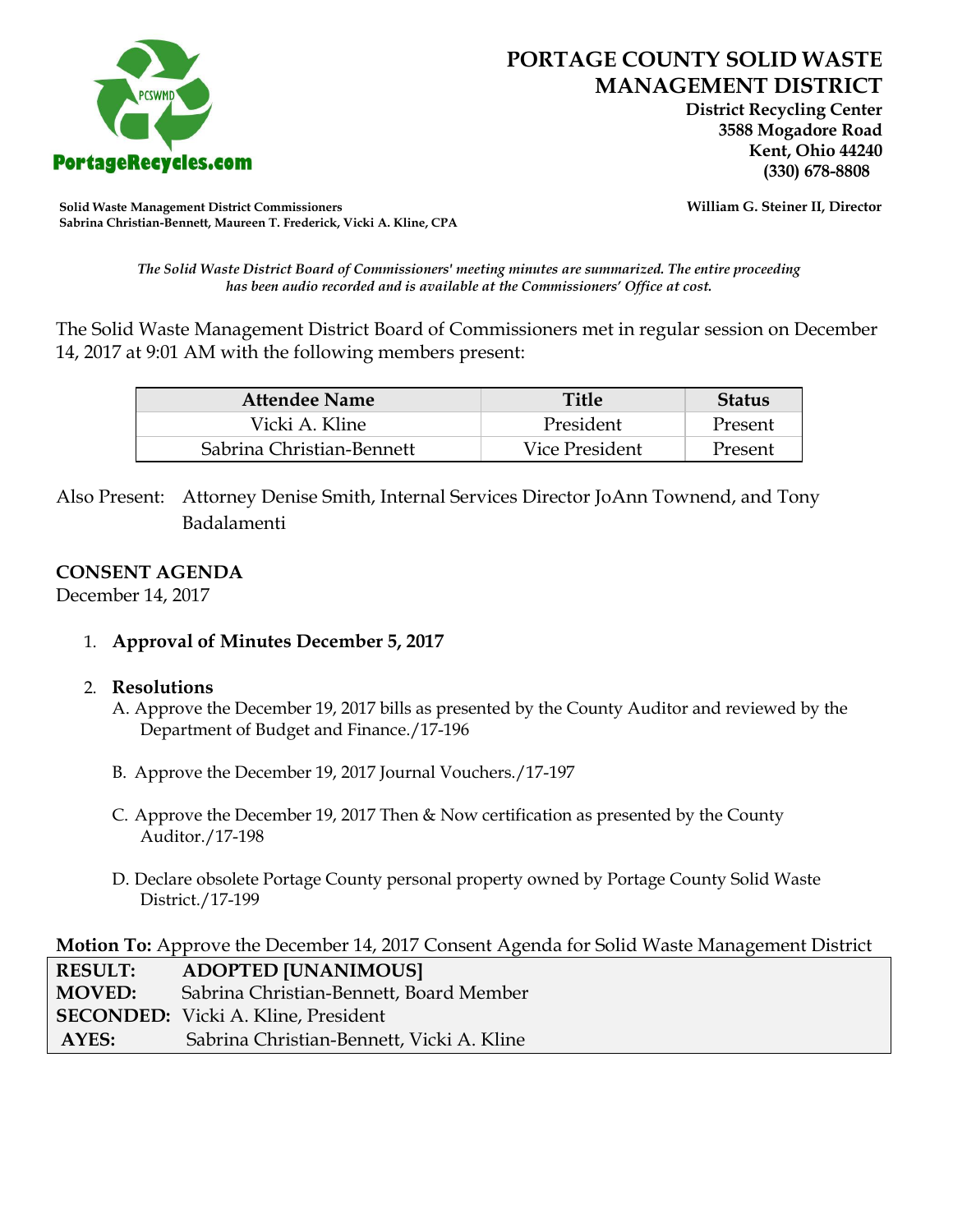# **RESOLUTION NO. 17-196 - RE: BILLS APPROVED AND CERTIFIED TO THE PORTAGE COUNTY AUDITOR FOR PAYMENT.**

It was moved by Sabrina Christian-Bennett, seconded by Vicki A. Kline that the following resolution be adopted:

- **RESOLVED,** that the bills were approved and certified to the County Auditor for payment, contingent upon the review of the Portage County Department of Budget and Financial Management, Department of Internal Services or other designee on December 19, 2017 in the total payment amount of **\$2,039.63 for Funds 8300-8399**  as set forth in the Accounts Payable Warrant Report on file in the office of the Portage County Auditor; and be it further
- **RESOLVED,** that the District Board of Commissioners finds and determines that all formal actions of this Board concerning and relating to the adoption of this resolution were taken in an open meeting of this Board and that all deliberations of this Board that resulted in those formal actions were in meeting open to the public in compliance with the law including Section 121.22 of the Ohio Revised Code.

Roll call vote as follows:

Vicki Kline, Yea; Sabrina Christian-Bennett, Yea;

**RESOLUTION NO. 17-197 - RE: APPROVAL OF JOURNAL VOUCHERS/ENTRIES.**

It was moved by Sabrina Christian-Bennett, seconded by Vicki A. Kline that the following Resolution be adopted:

- **WHEREAS,** the Ohio Revised Code requires that warrants be approved by the District Board of Commissioners for the Portage County Solid Waste Management District prior to their issuance, and **WHEREAS,** there are other similar financial transactions defined as journal vouchers/entries that are dissimilar in that they are used to pay for charges for services from one county department and/or fund to another department and/or fund and thus are processed in lieu of issuing a warrant, and
- **WHEREAS,** the Journal Vouchers/Entries are submitted by the Solid Waste Management District Director for review by the District Board of Commissioners; now therefore be it

| $\mathbf{I}$<br>177197<br>$\blacksquare$ |  |  |
|------------------------------------------|--|--|
|------------------------------------------|--|--|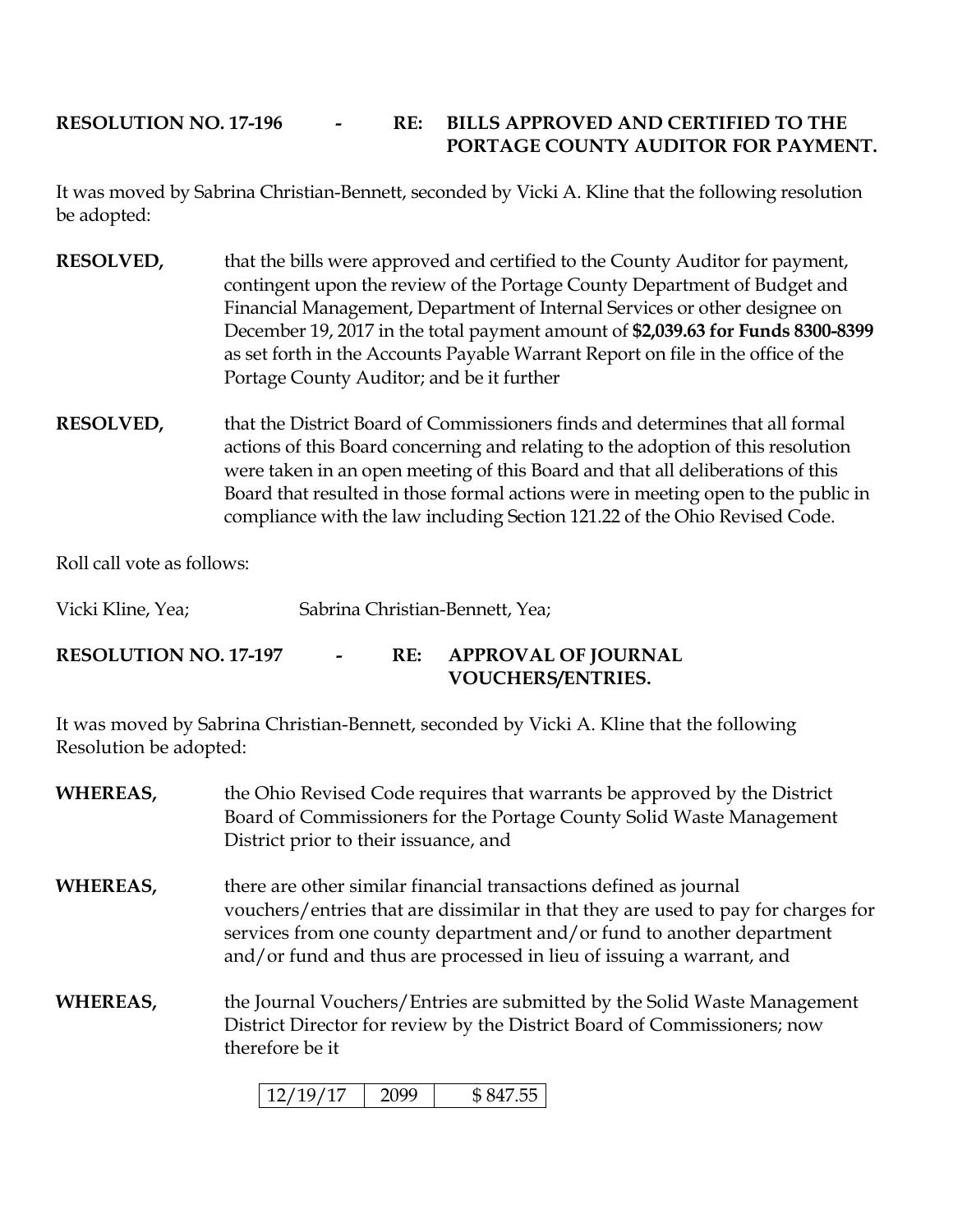| 12/19/17 | 2103 | 104.88     |
|----------|------|------------|
| 12/19/17 | 2104 | 505.38     |
| 12/19/17 | 2109 | 74.16      |
| Total    |      | \$1,531.97 |

**RESOLVED,** that the District Board of Commissioners approves the attached Journal Vouchers/Entries, and be it further

**RESOLVED,** that the District Board of Commissioners finds and determines that all formal actions of this Board concerning and relating to the adoption of this resolution were taken in an open meeting of this Board and that all deliberations of this Board that resulted in those formal actions were in meeting open to the public in compliance with the law including Section 121.22 of the Ohio Revised Code.

Roll call vote as follows:

Vicki Kline, Yea; Sabrina Christian-Bennett, Yea;

## **RESOLUTION NO. 17-198**

This resolution was inadvertently omitted. This is for numbering purposes only.

**RESOLUTION NO. 17-199 - RE: DECLARE OBSOLETE PORTAGE COUNTY PERSONAL PROPERTY OWNED BY THE PORTAGE COUNTY SOLID WASTE DISTRICT.**

It was moved by Sabrina Christian-Bennett, seconded by Vicki A. Kline that the following resolution be adopted:

- **WHEREAS,** the Portage County Board of Solid Waste District Commissioners has the plant processing equipment and 50 concrete "Jersey" blocks located at the Recycling Center, which are not needed for public use, or is obsolete or unfit for the use for which it was acquired, now therefore be it
- **RESOLVED,** that the Board of District Commissioners declares obsolete and authorizes the disposal of the following:

## **Plant processing Equipment and 50 Jersey blocks**

**;**and be it further

**RESOLVED,** that the District Board of Commissioners finds and determines that all formal actions of this Board concerning and relating to the adoption of this resolution